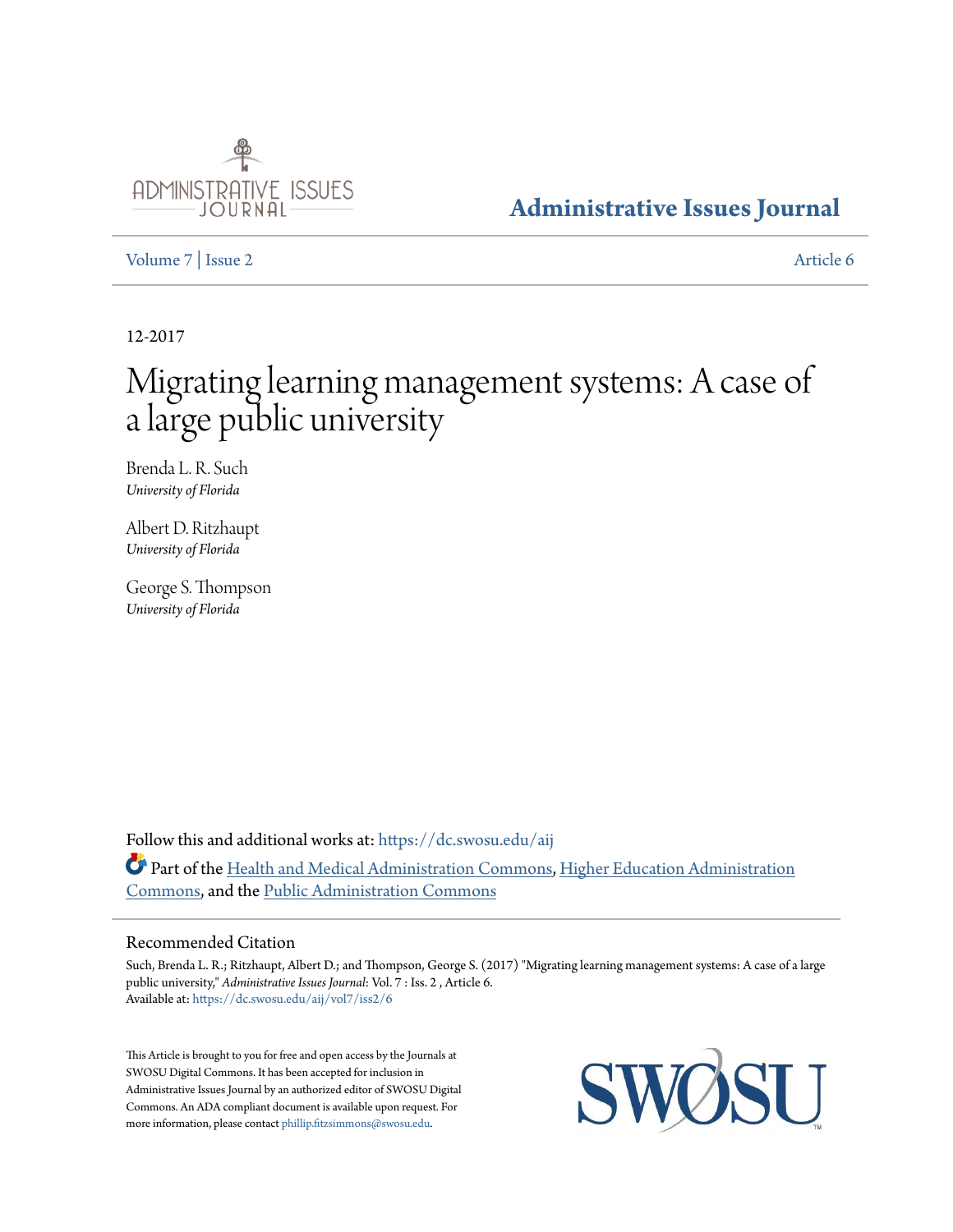

# **Migrating learning management systems: A case of a large public university**

**Brenda L. R. Such, Ph.D. University of Florida**

**Albert D. Ritzhaupt, Ph.D. University of Florida**

**George S. Thompson, Ed.S. University of Florida**

# **Abstract**

*In the past 20 years, institutions of higher education have made major investments in Learning Management Systems (LMSs). As institutions have integrated the LMS into campus culture, the potential of migrating to not only an upgraded version of the LMS, but also an entirely different LMS, has become a reality. This qualitative research study examines the perspectives of five stakeholders involved with the migration of an LMS at a major research institution in the southeastern United States. Using Lewin's (1947) Change Management Model and Enterprise Resource Planning (ERP) Model as analogies, this research seeks to understand the role and responsibilities of the various stakeholders, their decision-making, and the implications of the decisions on the migration process. Using Glaser and Strauss's (1967) constant comparative method and Charmaz's (2006) work related to grounded theory, four major categories emerged from our data: time as a catalyst for change, power of communication, compatibility of technologies, and faith in the system. The categories contribute to a preliminary model that may assist other institutions as they consider whether to migrate LMSs.*

**Keywords:** learning management system, higher education, infrastructure, technology, decisionmaking, qualitative

ne of the most significant information and communication technology investments by institutions of higher education in the past decade has been the Learning Management System (LMS) (Coates, James, & Baldwin, 2005; McGill & Klobas, 2009). An LMS has as many definitions as there are soft higher education in the past decade has been the Learning Management System (LMS) (Coates, James, & Baldwin, 2005; McGill & Klobas, 2009). An LMS has as many definitions as there are software options, but, for the pur learning, assessment, and other educational administrative functions for the organizations that integrate them into the fabric of their enterprises. An LMS stores, processes, and disseminates educational materials and supports administration and communication associated with teaching and learning (McGill & Klobas, 2009).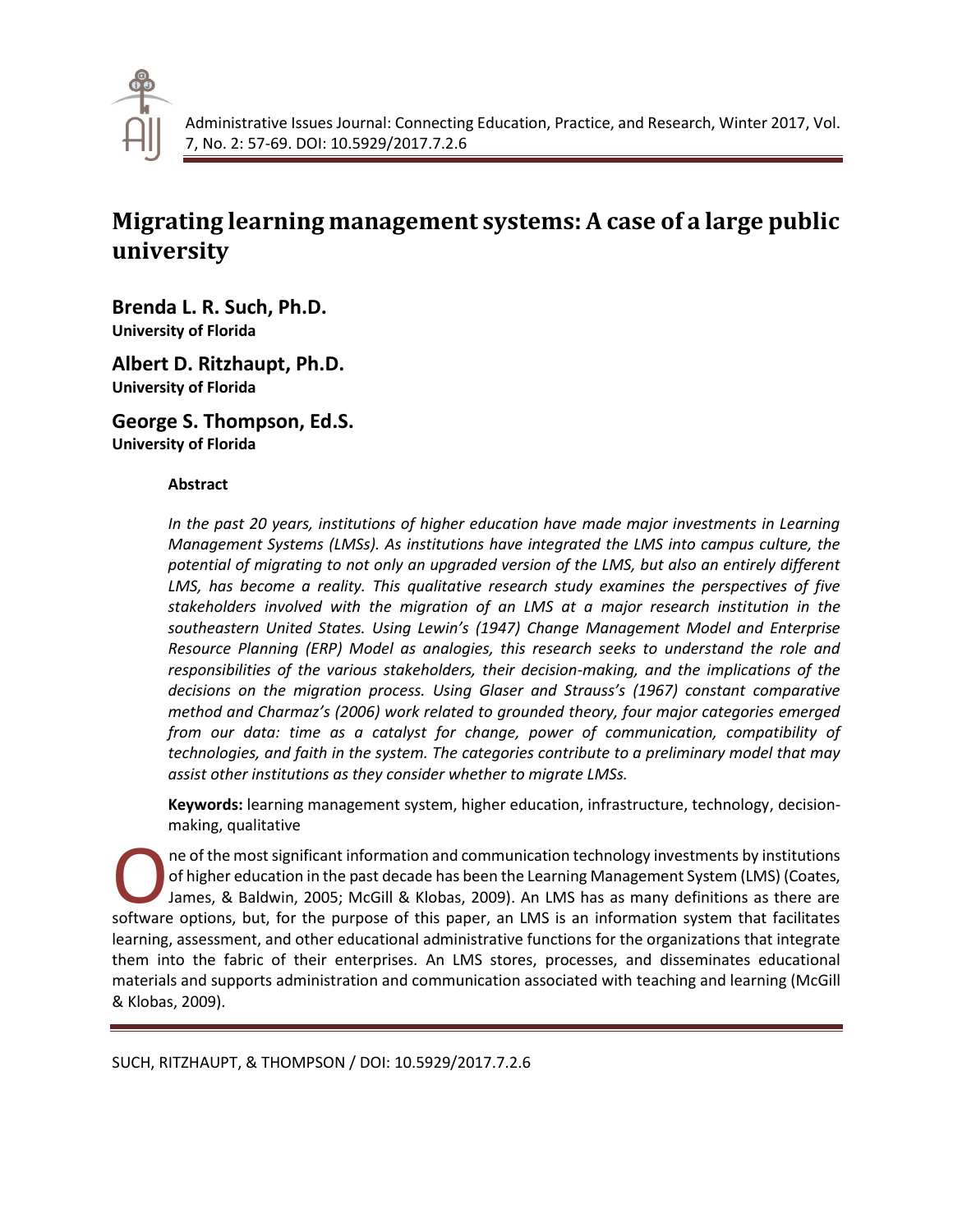As academic institutions have integrated the LMS into their campus enterprise and culture, the possibility of a move to not only an upgraded version of the existing LMS, but also an entirely different LMS, has become an eventual point of consideration. Although unavoidable, academic institutions are hesitant to consider an upgraded or different LMS due to the finances, time, and effort that have already been invested in the integration of the initial LMS as a functioning component within the campus information system. A complicated but necessary web of the decision-making process includes key players such as administrators, faculty and staff members, students, instructional designers, and technical support. Furthermore, the potential change to a different LMS may expose risks for more financial expenditures, problems related to technological usability and integration, the daunting demand for quick pedagogical redevelopment of course curricula, and the unknown.

For the purposes of the study, we decided to use the term *migration* according to its definition as a "movement of people to a new area or country in order to find work or better living conditions" (*Oxford Dictionaries Online*). Although there is no physical movement per se in the design of the study, we determined that the move to a new LMS would be a migration—a movement in which the stakeholders at the university level are finding better conditions for academic purposes and praxis. We then used the term throughout the data collection and analysis processes to evaluate the reactions from the stakeholders and to gauge how the definition compared to the interviewed stakeholders' experiences.

# **Conceptual Framework**

From a business perspective, we used the Lewin's (1947) Change Management Model and the Enterprise Resource Planning (ERP) Model. The former model provides an initial outlook of how people have managed change in an organizational setting, and the latter model breaks down an ERP system into key components.

# **Lewin's Change Management Model**

Lewin's Change Management Model conveys that an organization undergoing change will realize that whatever has been solidified in the work system will be unfrozen. The intended change is then executed until the process is complete and refrozen. The last stage includes an affective component, which assures the involved persons that the change will remain and that the process will not occur again, or again soon. Within the context of migrating from one LMS to another, Lewin's Change Management Model assists both theory and practice in understanding how a new system is adopted and integrated into an organization. That is, the procedures and processes used to move from one LMS to the next are akin to this model for change.

# **Enterprise Resource Planning Model**

Enterprise Resource Planning (ERP) software allows people to look at the breakdown of functions within an enterprise and to plan to maximize those functions (Hasselbring, 2000; Kremers & Van Dissel, 2000; Leon, 2008). An ERP can facilitate the various functions of an entire organization such as financial management, supply chain management, manufacturing resource planning, human resource management, and customer relationship management.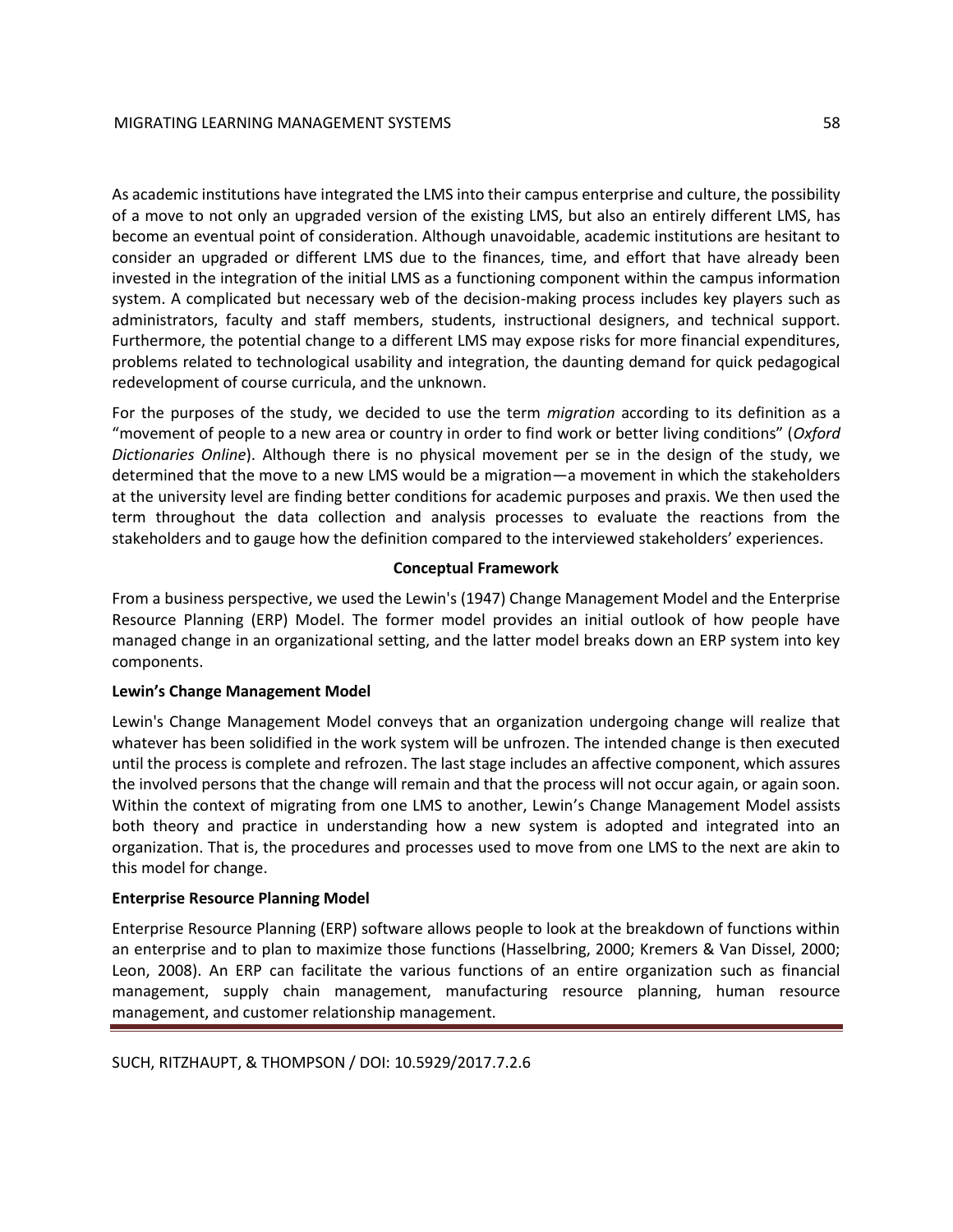Based on the ERP model, we then constructed a tentative model to describe how the LMS is more than technology, but central to an academic institution as an enterprise. To better understand the effect of the LMS within the system, we first divided the system into key components, including accreditation, teaching, communication, learning, and assessment. We collected and analyzed the data with the mindset that a change in LMS had the potential to maximize the functions of each component. Figure 1 visualizes the reconceptualized model.



*Figure 1.* LMS within a comprehensive information system. This model considers the LMS not as an isolated technological system, but the center and functional influence of a larger system consisting of communication, learning, assessment, accreditation, and teaching.

To reiterate, the term "LMS" here is not merely the technology, but also the entire system in which the persons (e.g. students, faculty, and administration), the communicative and decision-making processes, and the technology are integral components. Additionally, the relationships among these components feed the functions of the LMS. We derived the following research questions based on this framework:

- 1. In the migration to a different LMS, what roles do responsible members within an academic enterprise hold? What decisions do they make?
- 2. What implications do those roles and decisions have in the migration process itself?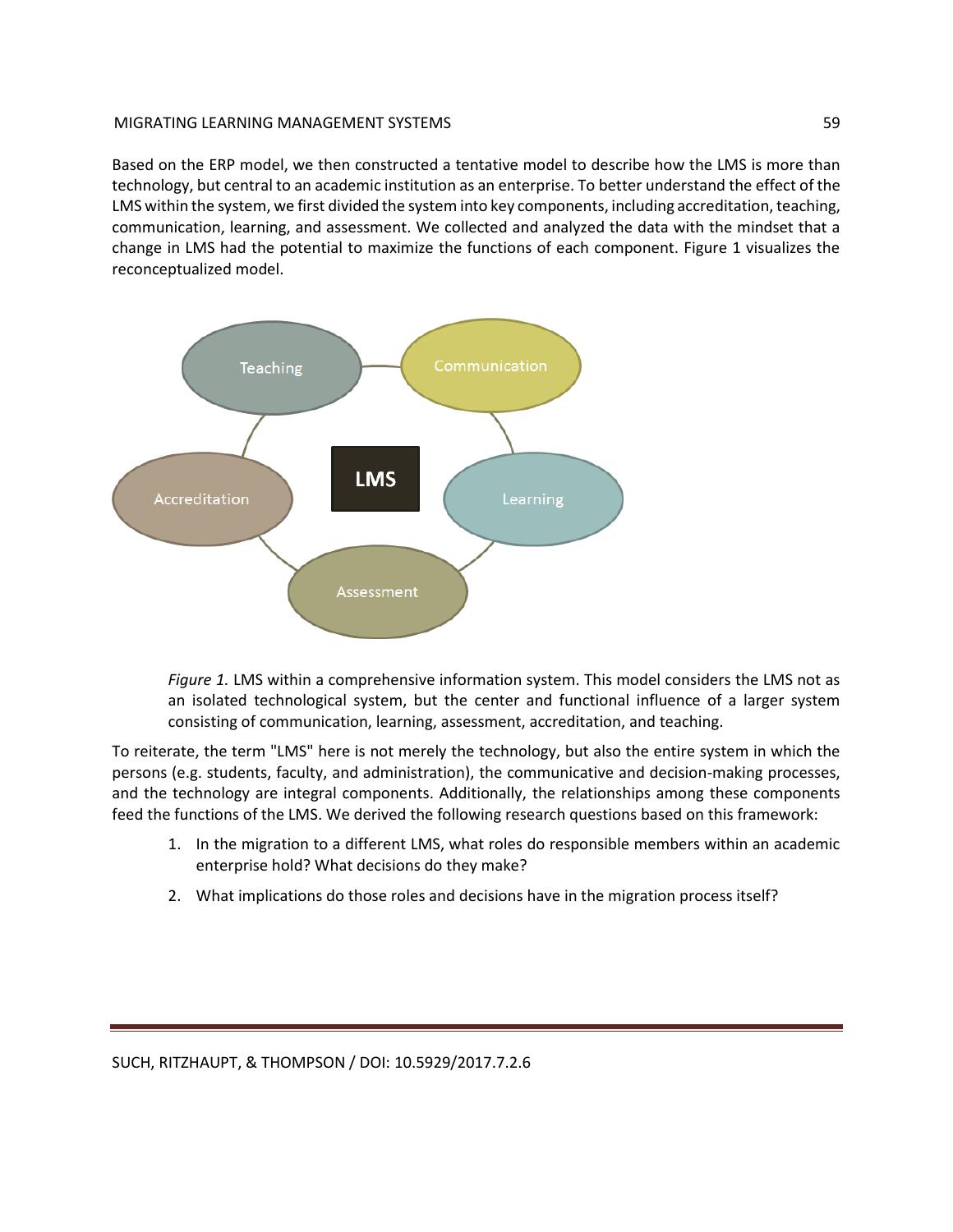# **Supporting Literature**

When contemplating LMS change, it is helpful to consider historical factors responsible for the selection of existing LMSs. Selection and adoption by educational institutions have historically been vendor driven—the choice of LMS tools, options and functionality being predominantly determined by economic, usability, and vendor design factors, with less consideration to factors impacting teaching and learning (Sinkinson, Werner, & Sieber, 2014). An LMS's usability and design are impacting factors in its utilization (Sturgess & Nouwens, 2004). McGill and Klobas (2009) suggest that task–technology fit has a strong positive influence on student attitudes toward a perceived impact of an LMS on learning and has a marginal perceived positive influence on student grades. Simply put, an intuitive, easy-to-use interface contributes to LMS use and to positive student and instructor attitudes. Its uncluttered design fosters engagement and is conducive to learning, removing difficulties with the internal LMS navigation that could detract from learning. The concept of "form follows function" may concisely describe the most effective design and use of an LMS (Sullivan, 1896). Unfortunately, there is only a modest amount of extant research literature on criteria to be considered or the deliberative processes involved in selecting an LMS (Phelps & Michea, 2003; Ray, 2009).

In addition to the influence of an LMS's usability and design on students' motivations for learning, aspects of an educational institution's culture can also affect the educational effectiveness of an LMS. These may include the use (or absence of) of research-based teaching methodology and strategies used to support instructors. The institutional LMS cannot be isolated from the larger institutional environment in which it resides. Therefore, institutional mores, particularly those exhibited by instructors concerning the LMS, also affect LMS efficacy by impacting student perceptions and motivations for learning (McGill & Klobas, 2009). This inseparable relationship between the LMS and the institution necessitates that the LMS selection must consider the principles of good teaching and learning practice (Chickering & Gamson, 1987; Harrington, Staffo, & Wright, 2006). This is crucial since instructor and administrative attitudes can affect student learning (Liaw, 2008). Faculty and student attitudes may also affect perceived student and instructor efficacy and utilization of an LMS and any subsequent change and migrations of an LMS.

According to Beatty and Ulasewicz (2006), three primary institutional perceptions for LMS adoption are

- 1. The nature of LMSs implies a vehicle for increasing the efficiency of teaching.
- 2. LMSs are linked to prospects of enhanced student learning and recruitment.
- 3. LMSs help to meet student expectations and to assist an institution in its competition with other institutions.

Administrative reasons for LMS adoption also likely include the perceived control of teaching, learning, and administrative functions. These administrative pressures are likely responsible for the historical rapid development and the focus of an LMS on teaching, learning, and administration (Coates, James & Baldwin, 2005). When considering LMS adoption and subsequent migration, institutions must include the realization that technologies will continue to evolve, and that infrastructure and policy modifications are necessary to effectively support the pursuit of innovation and relevancy.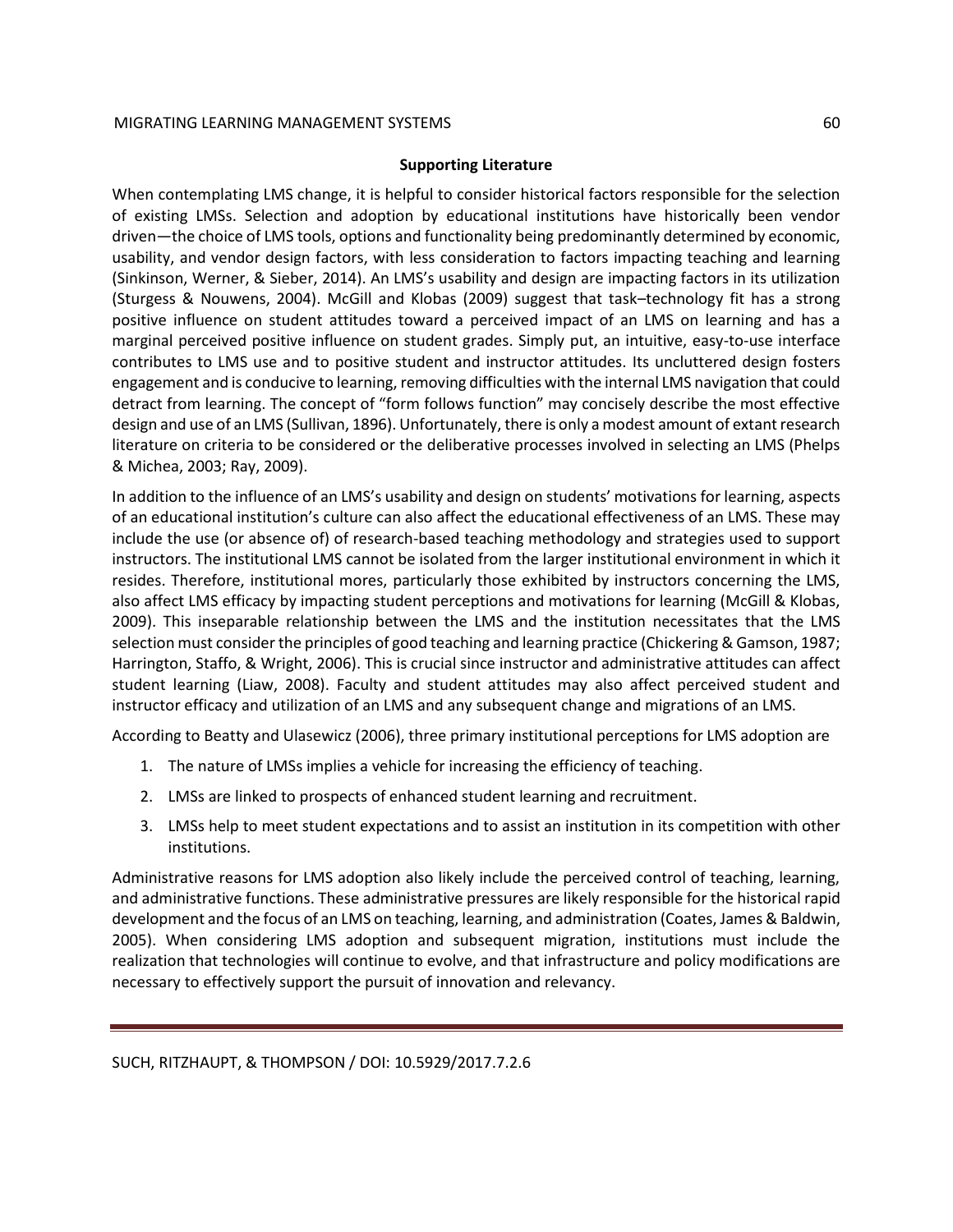# **Reasons for LMS Migration**

The selection of an LMS and subsequent migration should be overwhelmingly focused on the fact that LMSs are first and foremost tools for teaching and learning, and it is crucial that considerations of an LMS are informed and driven by pedagogical considerations. Otherwise, an LMS may be perceived by students as merely a convenient vehicle to retrieve course documents and to communicate with other instructors, hardly justifying the expense and potential disruption of moving to another system (Lonn & Teasley, 2009).

Educational value is not determined solely by features and capabilities; value is obtained by LMS acceptance and use (Sturgess & Nouwens, 2004; Coates et al., 2005). Reasons and motivations that institutions may wish to consider when migrating their systems include added functionality, compliance with new standards, expiration of support for installed version, keeping the LMS up-to-date, dissatisfaction with technical performance, organizational issues, and competitive pressures (Kremers & Dissel, 2000). In addition, factors of economics and budget, along with the nature of technological systems that evolve constantly, may drive the will to change an LMS. LMS migration may be necessary simply because the hardware has become obsolete or too expensive to maintain, particularly given the development of cloud-based platforms (Ganesan, 2013; Jackson, 2014). In fact, "[the decision] whether to move to a new version or to a new product is not the issue because change is inherent in the use of technology" (Ryan, Toye, Charron, & Park, 2012, p. 223). Technology change management is one of the main concerns of Information Technology departments, and institutions must continue to keep pace with technological innovation as much as possible to stay relevant and to simply survive (Mohawk College, 2009; Ryan et al., 2012). This educational technology arms race can be mitigated somewhat by thoughtful consideration and stakeholder involvement, using general lessons learned from the data migration from legacy databases to modern platforms in arenas other than educational ones (e.g. business and government).

# **Issues with LMS Migration**

Many LMS platforms and products vary in their conformity to standards (Coates et al., 2005), and LMS vendors are highly motivated to emphasize proprietary features rather than support common standards in a protection of interest (Sinkinson et al., 2014). However, if the implementation of a new improved version of an LMS by the same vendor is the migration target, then migration might be more efficient due to vendor interest in customer retention, ease of transition due to similarity of platforms and increased sales for the vendor by marketing an institution's LMS of choice as a beneficial choice to other institutions (Kremers & Dissel, 2000; Smart & Meyer, 2005).

Most importantly, the consideration of LMS migration must include instructional design (instructor support services) and faculty advisory committees along with student input since instructors and students are ultimately the final arbiters of LMS effectiveness (Beatty & Ulasewicz, 2006). There will arise, of course, faculty concerns and issues from an LMS change, including concerns about time demands and associated compensation, the possibility of instructor re-training, course re-design, assurances of knowledgeable support, copyright issues, communication issues, and a multitude of other concerns that could impact faculty and students attitudes and, therefore, the ultimate success of an LMS migration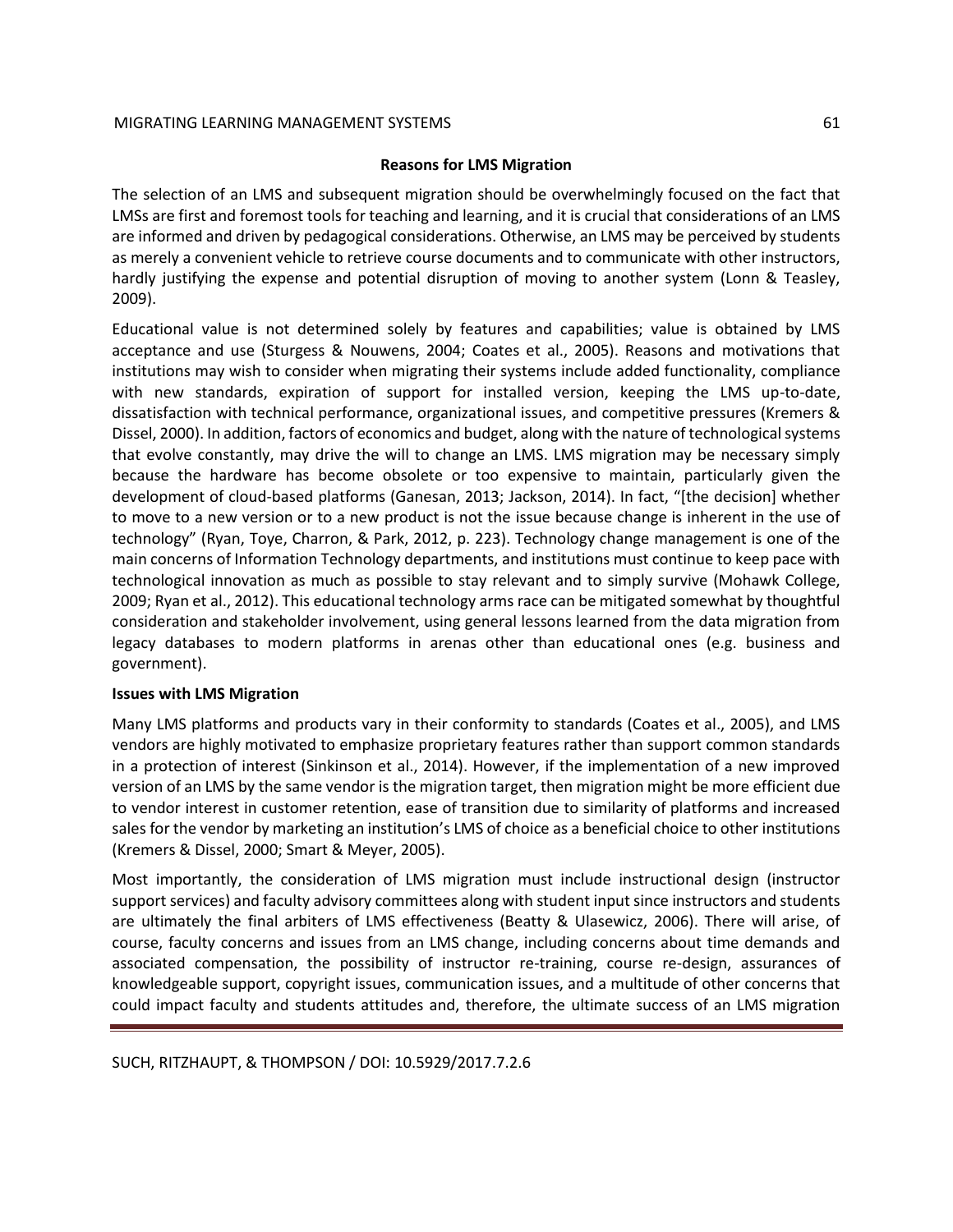(Beatty & Ulasewicz, 2006; Harrington et al., 2006; Kremers & Dissel, 2000; Smart & Meyer, 2005; Ryan et al., 2012; Turner, 2011).

To summarize, the successful changing of an institutional LMS and a migration from one LMS to another can be greatly facilitated by a planned iterative process, the involvement of all stakeholders (particularly faculty), and ample communication among all stakeholders during each step of the migration process.

# **Data Collection**

We conducted qualitative research regarding the experience of a large research institution in the southeastern region of the United States as it migrated from the use of the LMS Blackboard to the LMS Canvas. (More about the timeline of the migration will be explained as a highlighted category from the data analysis.) As an academic enterprise, the university, established in the 1950s, is a high-impact, global research university that is one of the largest public universities in the nation and among the top 50 universities, public or private, for federal research expenditures. More than 47,000 students are enrolled, and the university offers nearly 250 degree programs at the undergraduate, graduate, specialty and doctoral levels. The university had been using Blackboard as the primary LMS for the institution for the past decade, and the migration to Canvas involved a combination of the parallel use of both LMSs and pilots with Canvas.

Before collecting data, we determined a tentative list of people to interview based on criteria of previous studies that indicated key personnel, including technology administrators, lead faculty members, and students (Harrington et al., 2006; Ryan et al., 2012; Smart & Meyer, 2005). Then, using the list as a guide, we employed snowball sampling to determine who the persons being interviewed thought were key members in the migration process. Balancing against preconceived notions of the LMS migratory process (one team member had participated in an LMS migration as a faculty member and the other as an instructional designer), the unstructured interviews captured what the persons being interviewed considered as important to their own role and the migration process itself. Each interview lasted no longer than one hour, and a third-party agency transcribed the interviews for analysis. Because the study focused on the roles and the actions of the individuals interviewed, the following information provides the interviewed individuals' titles with their pseudonyms and quotes exhibiting the essence of their thoughts regarding the LMS migration.

# **Voices within the Academic Enterprise**

*Mitchell Sanderson, LMS Administrator.* In regard to the initial thought of change: "Yeah, we don't call it migrating as much as we call it you know moving to, you know transitioning to a different system. But that's the same thing.... We had to make, any time we'd make a move to make a positive move towards improving the overall LMS, and not just make a lateral move because somebody wants to have a non-Blackboard environment."

*Paul James, Director of Center for Faculty Support.* In regard to the process of choosing an LMS: "I do think it was a mistake not to involve more faculty at a wider level." In regard to faculty members' transferring their courses to the new LMS: "But I'm not in control of that. So, you know, I have no under the hood access here. I can ring the bell and say, 'You know, Armageddon is coming. Back up your courses.'"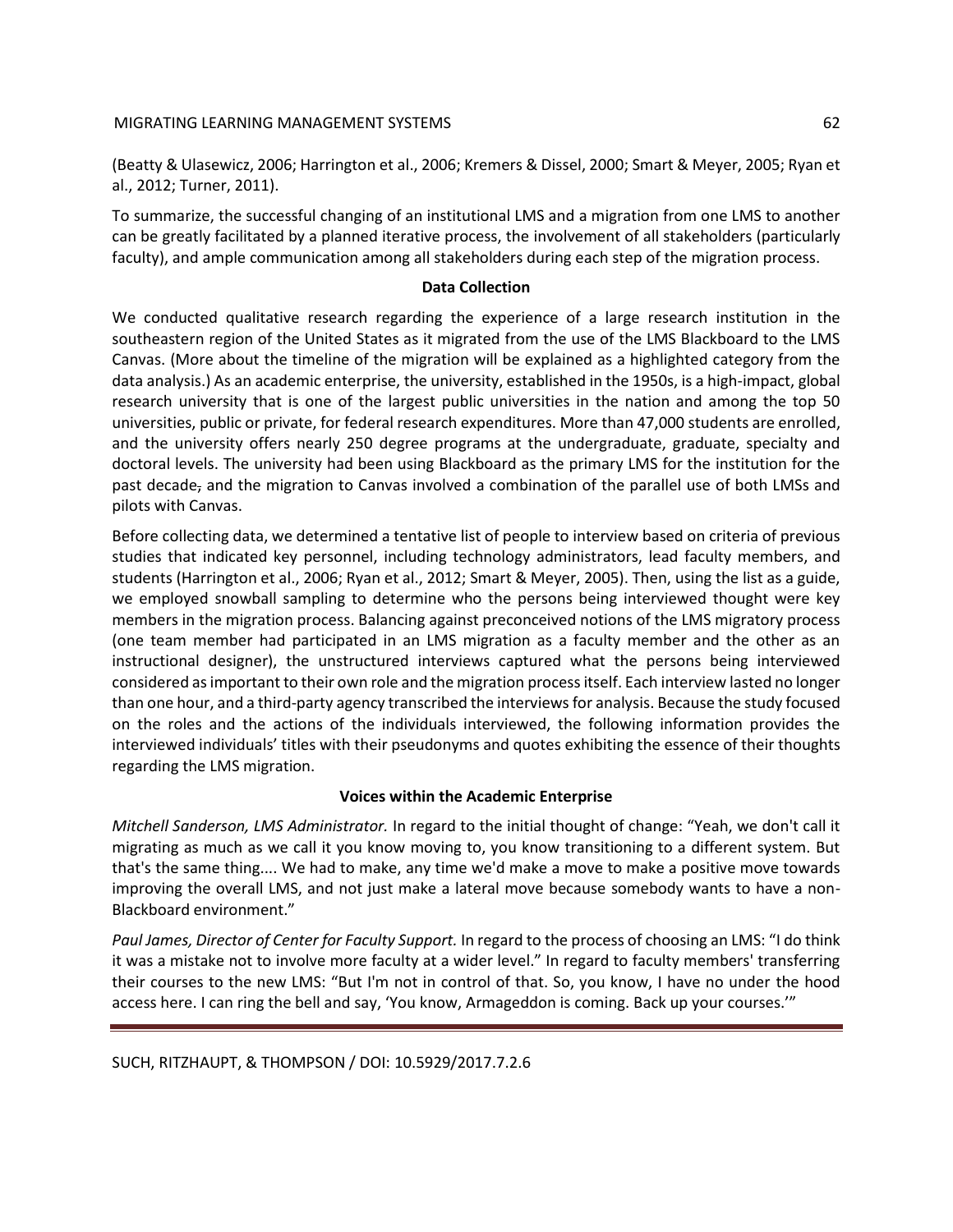*Bill Langston, Associate Dean.* In regard to faculty members transitioning to the new LMS: "Our faculty, you know, they let us know that they're displeased with the process, but they'll all be ready."

*Jane Lewis, faculty member and representative on LMS selection committee.* In regard to why she participated in the LMS migration: "I just can't live in two worlds, so I just figured I'm just going to start living in this place where I know we're going to be and just make it work."

*Ruth Walters, Instructional Designer.* In regard to facilitating the LMS migration as an instructional designer: "A lot of it just has to do with kind of knowing and understanding the mentality of faculty. You know, what they're willing to do themselves, and what they'd rather have someone else do…. Some you know, are very kind of off the cuff and really don't use the LMS much at all. It's kind of just a storage area. And then others exploit it more. What really helped in terms of transitioning to Canvas is that since I knew kind of their likes, dislikes, preferences, approaches, I could go into Canvas and say, 'Well, if you did this in Blackboard, you'd want use this tool in Canvas 'cause it's very similar.' Because like it or not, now that Blackboard is going away, it's like everybody loves it. You know, 'Oh my gosh, Blackboard, I loved it. I had everything in there, and everything works so perfectly.' Now that it's going away."

# **Data Analysis and Findings**

Based on Glaser and Strauss's (1967) constant comparative method and Charmaz's (2006) work related to grounded theory, the data analysis was an iterative process in which the transcripts underwent multiple levels of coding (open, axial, and selective) and the codes were compared to one another for a proposed theoretical sampling. Coding was done by hand, and the creation and organization of a private research website facilitated the higher level of selective coding in which category development and themes were further scrutinized. Throughout the coding process, the codes were compared to the study's conceptual framework to further the discussion and provide possible implications about LMS migrations. The following are categories that are indicative of the properties and dimensions of the LMS migration seen in this study (Strauss & Corbin, 1990).

# **Time as a Catalyst for Change**

The factor of time contributed due to the fact that, at the time of discussions, the research institute's contract with Blackboard would terminate within two and a half years if not renewed. A small group, starting with 40 appointed members, began to look at LMS options during the summer semester, which included Angel, Canvas, Moodle, and an updated version of Blackboard. Having a strict deadline, the decision-makers realized that the entire institution would need to be prepared for an LMS change; based on the interviews, even choosing an upgraded version for the already employed Blackboard would require extensive preparation.

The time frame required an LMS to be chosen within three months, at which time Canvas was chosen. Volunteers began piloting courses in Canvas in the fall, and the entire following year was spent communicating with faculty members that their course materials were to be transferred from Blackboard to Canvas, although it was not until summer that there was more initiative to reach out to faculty members. Due to the recommendation that creating a course from scratch in the new LMS would be less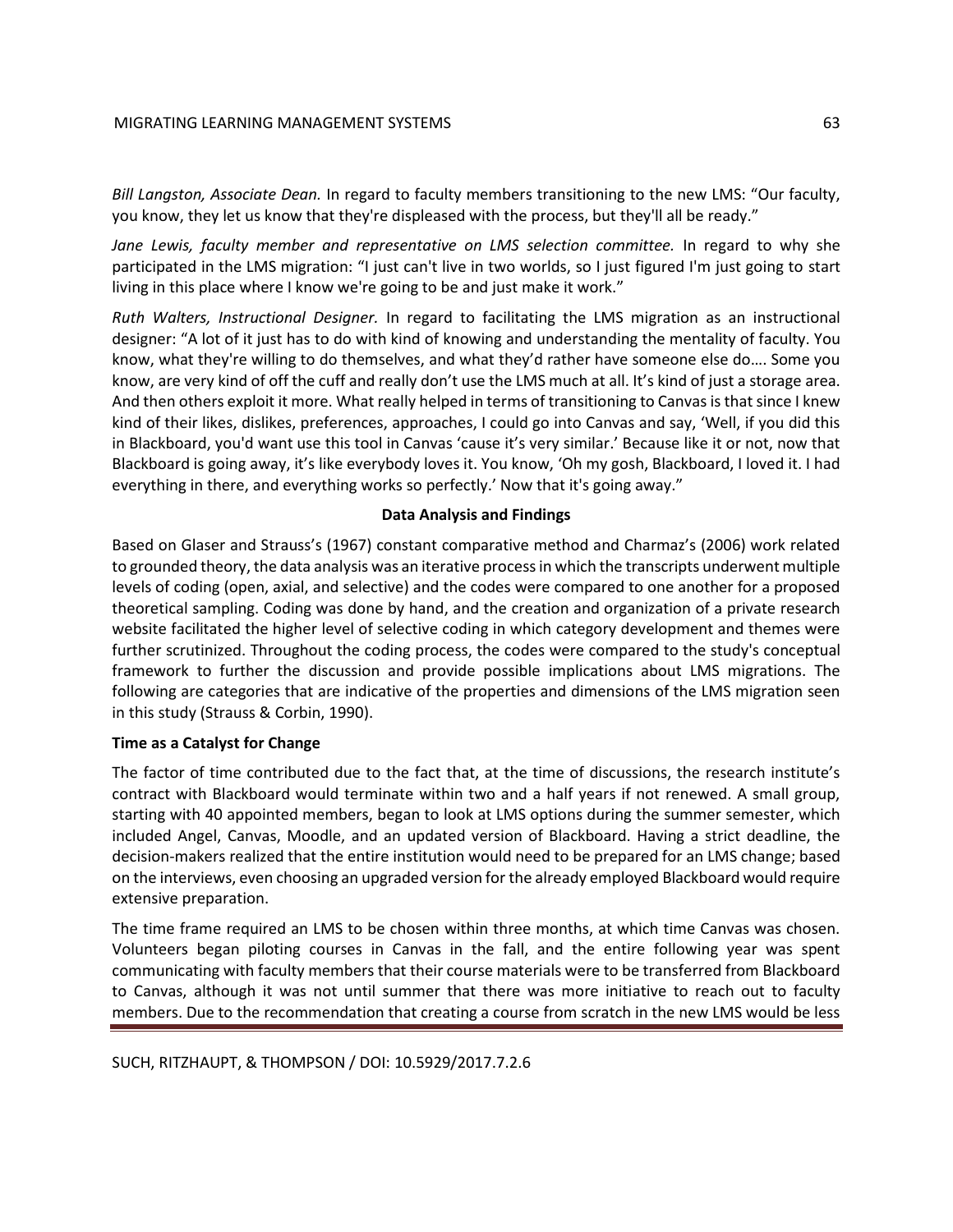frustrating than transferring course materials from Blackboard, training sessions and workshops for Canvas were set to occur twice a week, then more frequently. By leveraging the cut-off deadline, faculty members were more willing and steadily participated in the migratory process; however, within a year of the deadline, a large number of faculty members had not requested help from the center for faculty support. Although time seems to be an obvious factor in any decision-making process, the interviewees repeatedly mentioned that the reminders of a deadline were a catalyst for change.

# **Power of Communication**

Throughout the interviews, the need for communication was also repeatedly emphasized. There was a lack of communication and transparency about the group that chose the LMS; some had said the group had appointed members while another reported that the group was composed of volunteers. Once the LMS was chosen, it was reported that it took about 10 months before faculty members were proactively reached.

The means of communication about the migration and trainings included a banner on the faculty development website and emails to the departments to disseminate to faculty members. Sharing information from one person to another had been effectual. Faculty members who had been trained went back to their departments and shared what they learned. In return, more faculty members from those departments began the process to transfer their courses. Rather than one person undergoing the migration process alone, it seemed more likely that people would change as a group. One instructor reported that she felt more comfortable with the transition process after she talked to her colleagues at other academic institutions that had experienced transitioning to a new LMS.

Because the research institute had multiple technology departments participating in the migration, each department had the same goal to facilitate the change but different responsibilities due to funding. The miscommunication among these departments about their responsibilities led to faculty runaround and frustration. Thus, in affirmation of the literature, communication (or the lack of it) among all stakeholders throughout the process was found to be a crucial factor affecting successful LMS migration.

# **Compatibility of Technologies**

Despite the LMS being housed in technology, the compatibility of technologies at multiple levels was not a major concern. The literature confirmed this, since a properly planned migration would address and minimize potential compatibility issues and provide for response mechanisms if compatibility issues were to arise. An indispensable requirement for the selected LMS was integration with the institute's student information system and the tools that the institute had already created. However, other technological applications such as in-class recordings and the transferability of already recorded and edited class videos were not considered in the LMS decision-making process. The lack of consideration for the compatibility of these technologies with Canvas increased the stress of faculty members and the workload for instructional designers and the technology support departments.

# **"Faith" in the System**

Although some may argue that *migration* may not be the best term to use for the process of moving from one LMS to another, the accounts of the interviewed decision-makers portrayed how the entire institution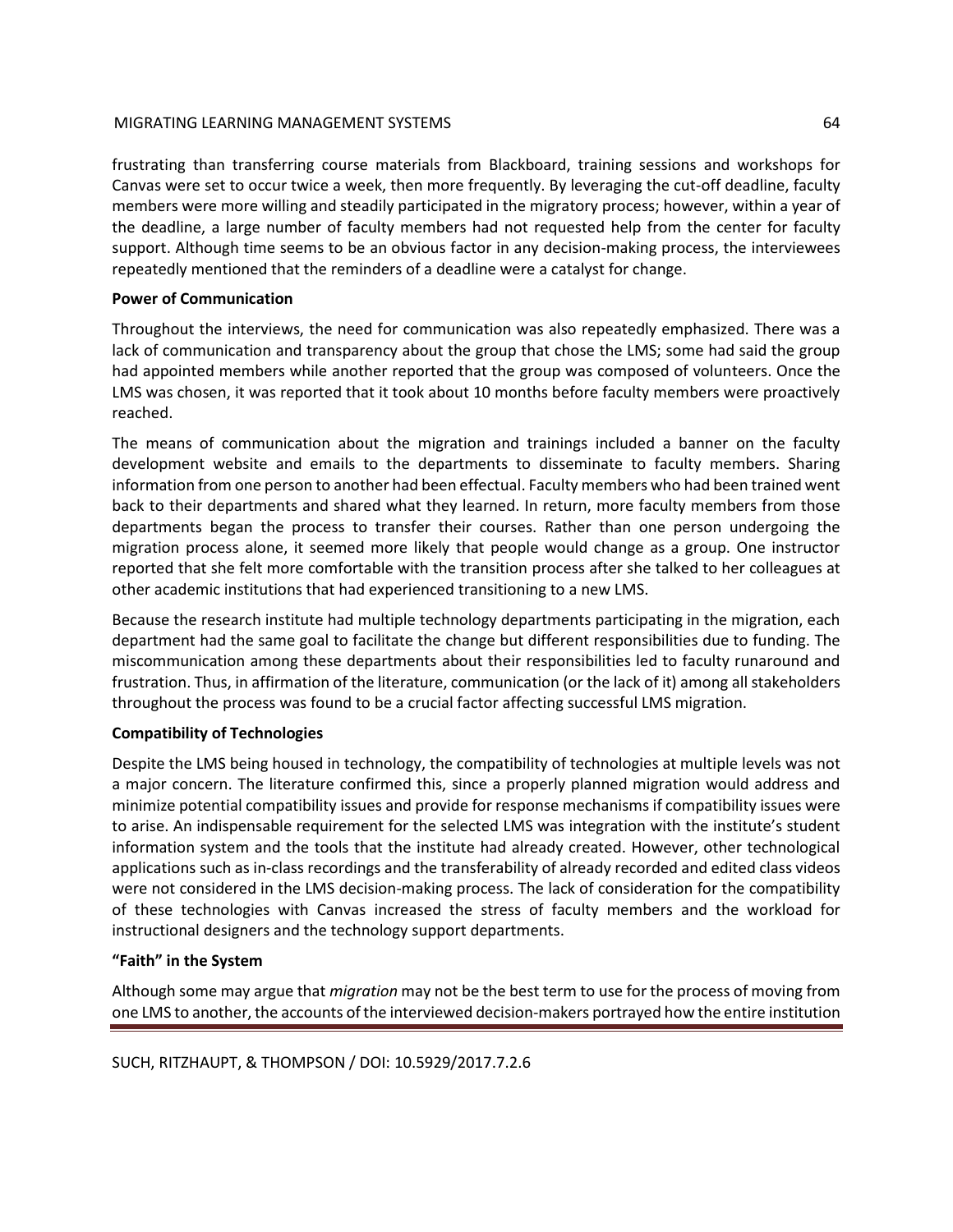would be venturing into a new environment. The inevitable reality required faculty members, as well as adjuncts and teaching assistants, to build and teach new courses, the students to use a new interface, and technical and instructional support teams to learn a new system so well they could answer potential questions from faculty members and students. However, since much of the existing data (student and instructor records, course content, etc.) already existed in the previous LMS, *migration* is an apt term for describing the process of moving from one LMS to another.

Concerning the whole migratory process, the underlying tone was that decisions were made, but there was little assurance that anyone knew what the results would be. Some recognized they had an initial liking for certain functions of Canvas, but they also recognized that they did not know how those functions would affect learning experiences in the long run. Hesitancy to take ownership of a change or to take initiative for change occurred because people did not know what to expect for the future. For those who hesitated, the tendency then was to shift their focus from what they disliked to what they did like about the previous LMS because they were more comforted by what they knew for sure. The migration process tested the faith of all those involved. Each person affected by the migration faced the need to follow the process into the unknown.

# **Limitations and Implications**

Although the data collected came from five key persons at one research institution, the findings from this study provide talking points and examples of what one academic institution has already experienced for academic institutions considering an LMS migration. In the consideration of these experiences, the data from the interviews have generated a theoretical sampling for the LMS migration process in which the sampling is based on concepts that are "deemed significant because (1) they are repeatedly present or notably absent when comparing incident after incident [in this case, each account made by the interviewees], and (2) through the coding procedures they earn the status of categories" (Strauss & Corbin, 1990, p. 177).

From the theoretical sampling, and based on the Lewin's change management and ERP models, a proposed model emerged regarding LMS migration for this particular incident (see Figure 2). The core of decision-makers of LMS administration, the center for faculty support (including instructional designers), associate deans, and faculty members composed the search committee and became implementers of the migratory process. The decision of these key persons to move from Blackboard to Canvas coincided with the four main categories issuing from the data.

The factor of time stayed as a constant driving factor; the factors of the power of communication, the compatibility of technologies, and faith in the system were not constant and were lacking at times, thus represented by semi-permeable lines. As seen in the case, time constantly moved the migration forward, whereas any weakness with the latter factors hindered a smooth transition from one LMS to the other. For example, because the responsibility to communicate was not clearly designated to departments, there was the lack of communication from the decision-making implementers to the other implementers, thereby discouraging the other implementers to follow the recommended protocols to train and migrate to Canvas. However, when there was the presence of clear, strong testimonials of the migration process positively working, other implementers were more willing to adopt Canvas.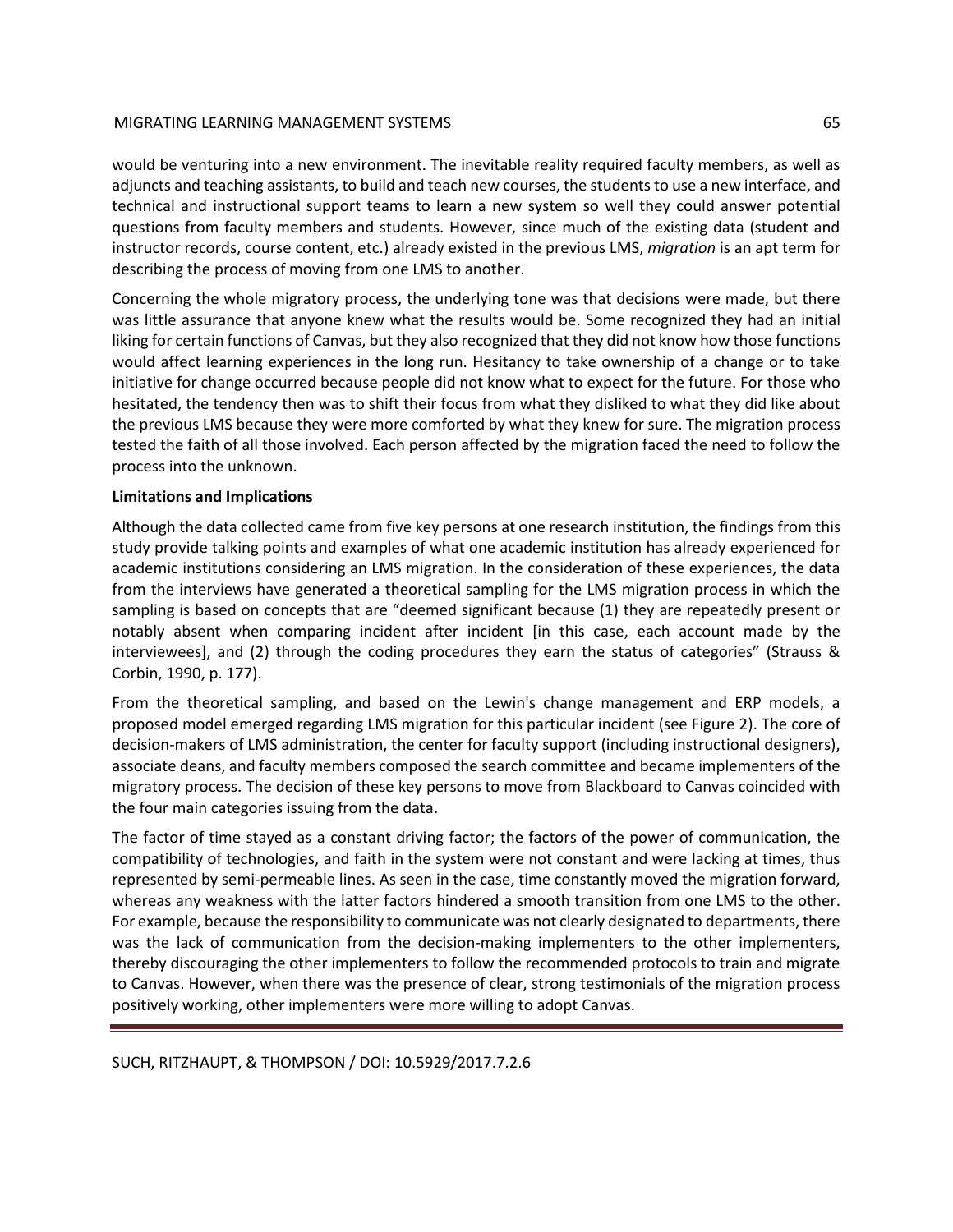

*Figure 2.* Theoretical sampling concerning LMS migration. The model above showcases how the decision of key members to change from one LMS to another LMS is realized through the constant component of time and the semi-permeable factors of the power of communication, the compatibility of technologies, and the faith in the system.

Finally, the LMS migration process itself, although considered its own system, has also been designated as semi-permeable and not closed off from possible external factors. The research team recognizes that other factors may have been involved in the process. Within the migratory process, the decision to migrate progressed along the four categories and eventually arrived at the actuality that the institute had fully integrated Canvas as the official LMS. Although that condition may have been the destination of the examined migratory process, as seen in regard to the faith in the system, the use of Canvas will continue to be a process. The future of the relationship between Canvas, and the institute will need further study.

# **Conclusions**

As funding for academic institutions decreases and the need for academic institutions to become more like business enterprises increases, a massive change like an LMS migration will require more businesslike planning (Kremers & Dissel, 2000). We recommend that more research be conducted on other cases of LMS adoption and integration and cases of subsequent future LMS migrations among institutes that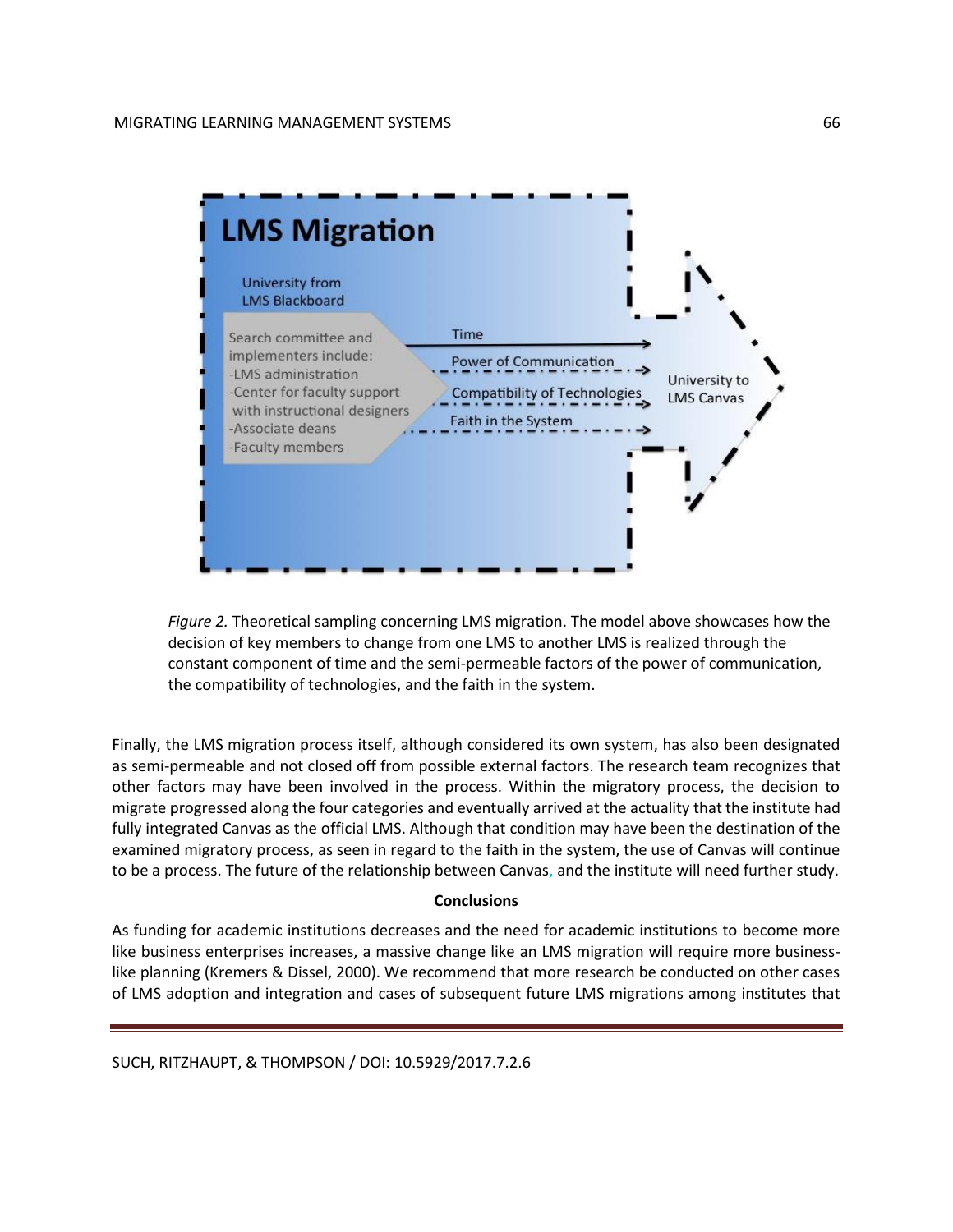have already migrated once. Additionally, more research might focus on the culture of academic institutions after they have integrated a new LMS.

Based on the findings from this study, diverse persons and multiple factors will contribute to the complexity of the entire LMS. As the literature suggests and is affirmed by this study, a crucial factor for successful LMS migration and LMS implementation is the involvement of faculty as primary stakeholders while ample communication among all stakeholders facilitates and eases the complex process of LMS transitions. Those vested with decision-making responsibilities will need to define and to consider what the short-term and long-term goals are with technology (Ryan et al., 2012). As more of the monolithic academic institutions that have prized their traditions integrate technology into their systems, although possibly begrudgingly, discussions about change related to pedagogy, curriculum development, institutional bureaucracy, and dissemination of information will become more frequent. In facilitating these discussions, the pitfall may be to focus on the technology (Sinkinson et al., 2014; Phelps & Michea, 2003). The recommendation is that, more so now than ever, the administrators at academic institutions clearly articulate the vision for their institutions in order to use the technology effectively and to manage changes as seamlessly as possible.

#### References

- Beatty, B., & Ulasewicz, C. (2006). Faculty perspectives on moving from Blackboard to the Moodle learning management system. *TechTrends*, *50*(4).
- Chickering, A. W., & Gamson, Z. F. (1987). Seven principles for good practice in undergraduate education. *AAHE bulletin*, *3*, 7.
- Chung, C. H., Pasquini, L. A., & Koh, C. E. (2013). Web-based Learning Management System Considerations for Higher Education. *Learning and Performance Quarterly*, *1*(4), 24–37.
- Coates, H., James, R., & Baldwin, G. (2005). A critical examination of the effects of learning management systems on university teaching and learning. *Tertiary Education and Management*, *11*(1), 19–36. doi: 10.1080/13583883.2005.9967137
- Ganesan, N. (2013). Migration of an e-learning model to the cloud. *Journal of International Technology & Information Management*, *22*(3), 19–36.
- Harrington, T., Staffo, M., & Wright, V. (2006). Faculty uses of and attitudes toward a course management system in improving instruction. *Journal of Interactive Online Learning*, *5*(2), 178–190.
- Hasselbring, W. (2000). Information system integration. *Communications of the ACM*, *43*(6), 32-38.
- Hudicka, J. (1998). An overview of data migration methodology. Retrieved from http://ww w.dulcian.com/articles/overview\_data\_migration\_methodology.htm
- Jackson, G. A. (2014). Enterprise IT, e-learning, and transformation: prospects in higher education. *Educause Review*, 1–10.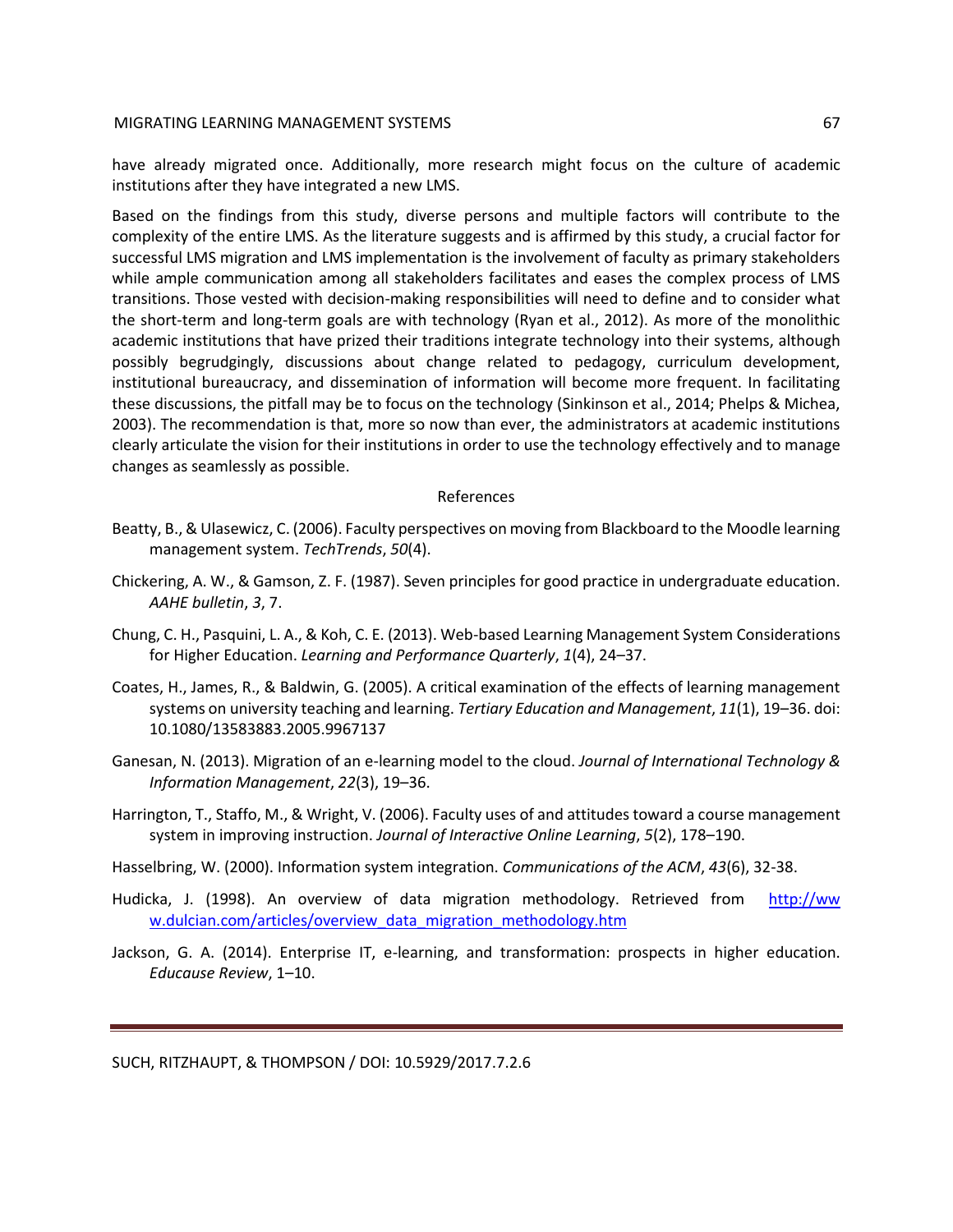- Jones, G. H., & Jones, B. H. (2005). A comparison of teacher and student attitudes concerning use and effectiveness of web-based course management software. *Educational technology & society*, *8*(2), 125-135.
- Kremers, M., & Dissel, H. Van. (2000). Enterprise resource planning: ERP system migrations. *Communications of the ACM*, *43*(4), 53–56.
- Liaw, S.-S. (2008). Investigating students' perceived satisfaction, behavioral intention, and effectiveness of e-learning: A case study of the Blackboard system. *Computers & Education*, *51*(2), 864–873. doi: 10.1016/j.compedu.2007.09.005
- Lonn, S., & Teasley, S. D. (2009). Computers & Education Saving time or innovating practice: Investigating perceptions and uses of Learning Management Systems. *Computers & Education*, *53*(3), 686–694. doi: 10.1016/j.compedu.2009.04.008
- Machado, M., & Tao, E. (2007, October). Blackboard vs. Moodle: Comparing user experience of learning management systems. *Frontiers in Education Conference-Global Engineering: Knowledge Without Borders, Opportunities Without Passports, 2007. FIE'07. 37th Annual* (pp. S4J-7). IEEE.
- McGill, T., & Klobas, J. (2009). A task–technology fit view of learning management system impact. *Computers & Education*, *52*(2), 496–508. doi: 10.1016/j.compedu.2008.10.002
- Migration [Def. 1.1]. (2015). *Oxford Dictionaries Online.* Retrieved June 9, 2015, from http://www.oxforddictionaries.com/us/definition/american\_english/migration.
- Mohawk College. (2009). Final Report of the Learning Management System Project. Retrieved from [http://lmsreview.mohawkcollege.ca/docstoshare/LMSreview\\_FinalReport\\_distribute.pdf](http://lmsreview.mohawkcollege.ca/docstoshare/LMSreview_FinalReport_distribute.pdf)
- Oracle. (2011). Successful data migration. Retrieved from [http://www.oracle.com/technetwork](http://www.oracle.com/technetwork%20/middleware/oedq/successful-data-migration-wp-1555708.pdf)  [/middleware/oedq/successful-data-migration-wp-1555708.pdf](http://www.oracle.com/technetwork%20/middleware/oedq/successful-data-migration-wp-1555708.pdf)
- Phelps, C., & Michea, Y. (2003). Learning management systems' evaluation focuses on technology not learning. *AMIA Annual Symposium Proceedings*, 2003. Retrieved from http://www .ncbi.nlm.nih.gov/pmc/articles/PMC1480024/
- Ray, J. A. (2009). An investigation of online course management systems in higher education: Platform selection, faculty training, and instructional quality. *International Journal of Information and Communication Technology Education (IJICTE)*, *5*(2), 46-59.
- Ryan, T. G. T., Toye, M., Charron, K., & Park, G. (2012). Learning management system migration: An analysis of stakeholder perspectives. *The International Review of Research in Open and Distance Learning*, *13*(1), 220–237.
- Sinkinson, C., Werner, M. J., & Sieber, D. E. (2014). RAIT: A Balanced Approach to Evaluating Educational Technologies, 1–12.